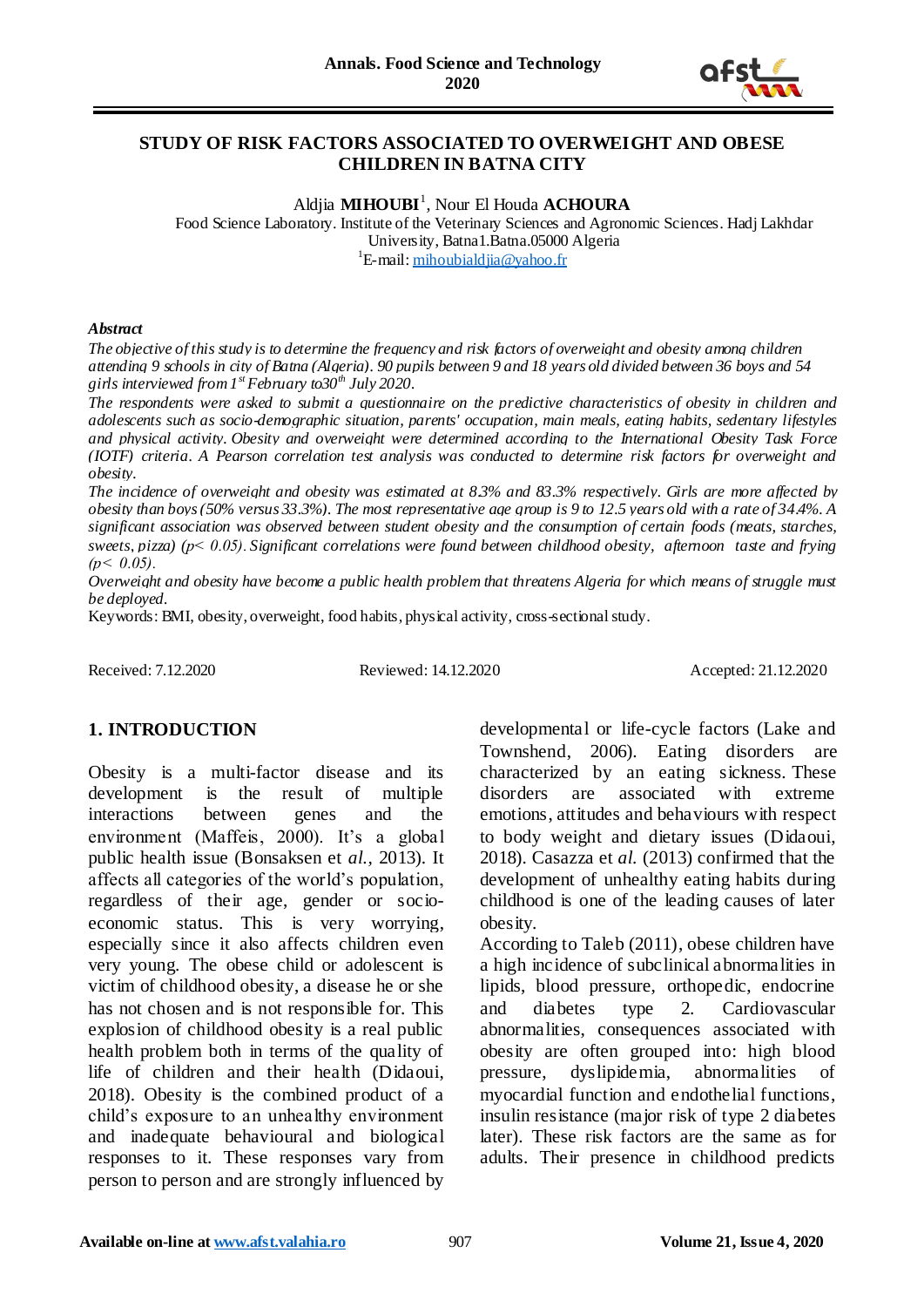

cardiovascular morbidity in adulthood (Reilly, 2003).

Since the 1980s, obesity has reached epidemic proportions. The increase in overweight is observed in children and adolescents. The WHO said that the number of obese children and adolescents in the world will be higher than the number of underweight children. This number has increased tenfold over the past four decades among obese children aged of 5 to 19 years. If the current trend continues, in 2022 the number obese children and adolescents will be higher than children with moderate to severe underweight (WHO, 2017).

Comparing the prevalence of overweight and obesity among children and adolescents across countries is particularly difficult, due to differences in the age groups studied, the thresholds used, and the years in which the surveys were conducted. Lobstein et *al.,* (2004) tried to gather the data in such a way as to make them as comparable as possible.

According to Cole et *al.*, (2000); Lobstein et *al*., (2005) in Europe, 15-30% of children are overweight and in North America the prevalence exceeds 30% (Ogden, 2006). In Switzerland, 15-20% of school children are overweight and 2-5% are obese depending on the reference values used (Zimmermann, 2000). In Algeria, little work has been published. In 2004, a survey of 850 children aged 8 to 13 in Constantine showed that 6.2% were overweight (including obesity) according to the IOTF (Oulamara et *al*., 2004). In Tébessa, a survey of 912 children aged 6 to 12 years between 2006 and 2007 found a prevalence of 23.10% of overweight including obesity, according to the IOTF (Taleb and Agli, 2009). In Oran, the prevalence of overweight including obesity is 13.1% (Raiah et *al*., 2012).

Inorder to study the relationship between food habits,frequency of overweight and obesity among school children andameliorate their prevention in Batna province, a [cross-sectional](https://context.reverso.net/traduction/anglais-francais/cross-sectional+study)  [study](https://context.reverso.net/traduction/anglais-francais/cross-sectional+study) based on detailed questionnaire in function of their age and sexis conducted.

The aim of this survey is to identify risk factors related to the development of obesity within children aged between 9 and 18 years, then to study the epidemiological association between dietary risk factors associated to overweight and obesity in public schoolsduring the schoolyear 2019-2020 in Batna city due to the limited epidemiological data available and their heterogeneity.

# **2. MATERIALS AND METHODS**

This is a cross-sectional descriptive survey applied on sample of 90 pupils from 6 primary schools, 3 middle school and 1 college located in the city of Batna. The recruitment of pupils was carried out by simple random sampling during a period of 6 months (from 1<sup>st</sup> February to  $30<sup>th</sup>$  July 2020). The students surveyed are subjected to interrogation and anthropometric measurements either at school level. The data collection was carried out through a validated individual questionnaire consisting of more than 71 questions on the predictive characteristics of obesity in children and adolescents such as socio-demographic situation, occupation of parents, eating the main meals, eating habits, sedentary lifestyles and physical activity. The questionnaire was presented to the students using two methods, the first one consists in the direct conduct of the interview by the interviewers and the second by online and through social networks.

The dietary habits questionnaire is a quantitative questionnaire using the same structure as that used in the adult eating and obesity Survey in Batna city (Bediaf and Saouli, 2018).

The anthropometric measurements collected concern the weight and the height to calculate the Body Mass Index (BMI). The weight is measured by means of a person sca le, with a capacity of 120 Kg and an accuracy of 100g. The waist is measured in the upright position using a tape measure with a belt clip and a lock for measuring to the nearest millimetre. The corpulence of each individual and the degree of overweight are evaluated by calculating the Body Mass Index (BMI) according to the formula:

 $BMI = Weight (kg)/Size<sup>2</sup> (m<sup>2</sup>).$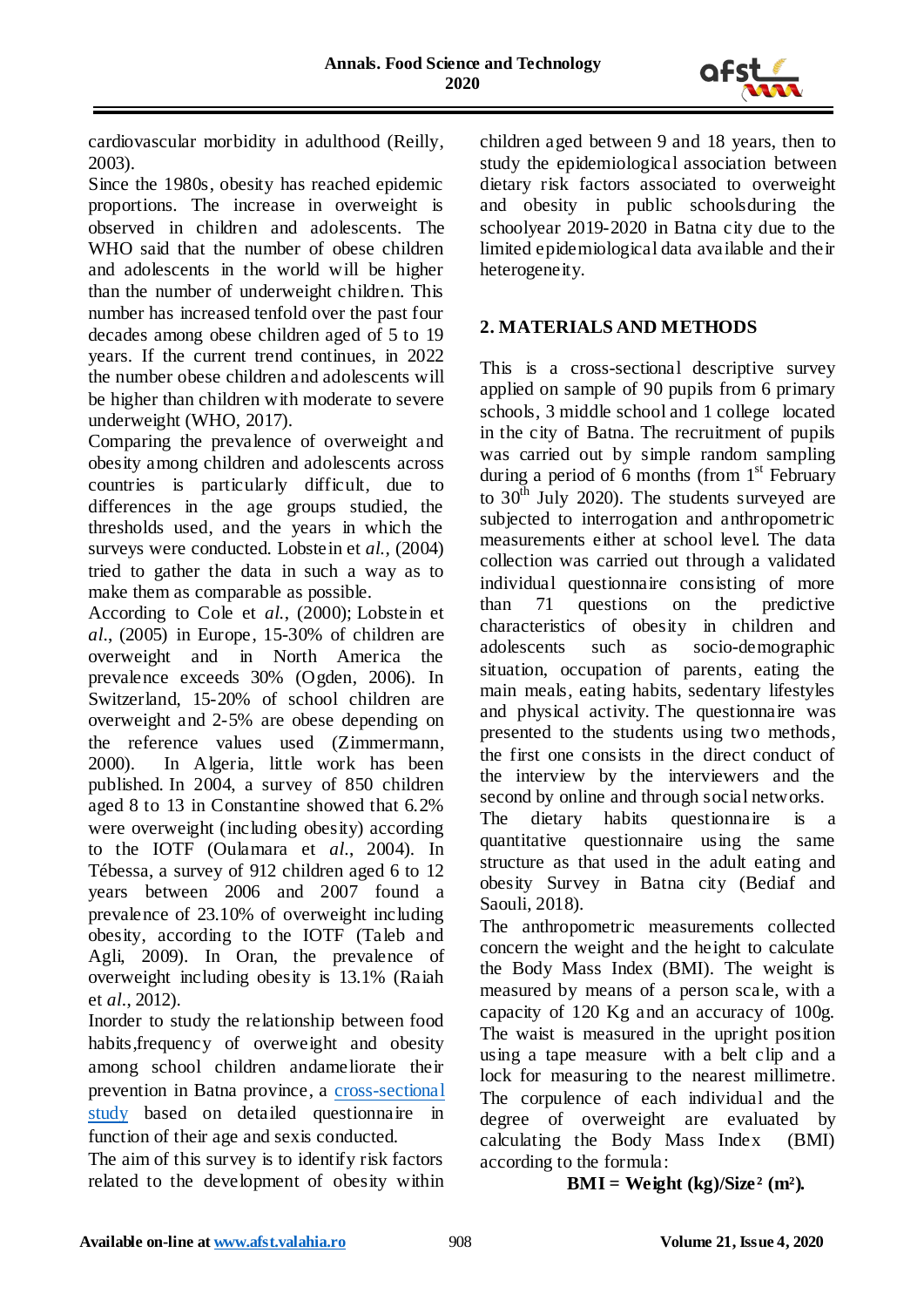

Classification of weight status is performed by selecting the IOTF reference using a BMI curve and age to identify this status. The IOTF C-25 percentiles (percentile reaching 25 kg/m² at 18 years of age) and IOTF C-30 (percentile reaching 30 kg/m² at 18 years of age) define overweight and obesity, respectively (Cole et *al.,* 2000). IOTF thresholds are primarily intended to assess the prevalence of obesity in epidemiological studies.

We conducted two types of analysis, a univariate analysis (distribution of study population by sex and age), and a Bi-Variate Analysis that consists of establishing the relationships between two variables using cross-tabulations. Pearson"s correlation is carried out for analyzing the data obtained from different types of date, and to study the relationship between body mass and the different factors related to overweight and obesity. Data were reported in order to highlight the existence or not of statistical relationships between two variables via the Pearson correlation coefficients r, *p* values 0.05 were regarded as significant and *p* values˂ 0.01 very significant. Data were analyzing using SPSS statistical software (Version 20.0) and XLSTAT software – 2009.

# **3. RESULTS AND DISCUSSION**

### **Univariate analysis**

## **Distribution of Pupils according to their sex and age**

The distribution of the pupils surveyed according to there sex and age (Figure 1) shows a proportion of **40%** of the male and **60%** of the female sex.

The age of the interviewed pupils varies between 9 and 18 years with an average age of **13.5years**. The most representative age group of our study population is 13 - 16 years old with **37.7%** of which **38.9%** are girls and **36.1%** are boys.

### **The overall incidence of obesity and overweight**

The frequency of overweight alone affects **8.9%** of children while the frequency of obesity is **83.3%.** Overall, the proportions of overweight and obese children and adolescents are high compared to that of the cross-sectional survey carried out at the primary school level in municipality of Oran during the school year 2010-2011 where 3.1% of children are obese and 10% overweight (Raiah et *al.*, 2012). As well as the found results in the Gauthier study (2014) where the frequency of obesity is 11.70%. The obesity rate in developed countries is twice more than in developing countries. In contrast, the number of children affected is much higher in developing countries.

### **Bivariate analysis**

## **Relationship between corpulence, sex and age**

Statistical analysis showed that corpulence is not significantly associated with sex (**r=0.662,**   $p > 0.05$ ) (table1). The proportions of girls are more affected by obesity than boys (**50%** versus **33.33%**). It was common to see more overweight or obese girls (United States: 31% and 15.1% among girls versus 28.2% and 13.9% among boys; France: 12.8% and 4% among girls versus 9.8% and 2.7% among boys) (Celi et *al.,* 2003; Speiser et *al*., 2005).

Age is very strongly correlated with corpulence  $(p< 0.01)$  whose peak frequency of obesity is observed in the age group **9 to 12,3** years with a rate of **34,4%** (table1). A study of children and adolescents aged from 6 to 16 years in the region of Khroub « 2001-2002 » (Mekhancha et *al.,* 2005), showed a prevalence of obesity 6.4%. Also in Constantine, in 2004 (Oulamara et *al.*, 2004) the prevalence of obesity among 810 children aged 7 to 13 years was 7,4%.

The prevalence of obesity among 5-12 year olds increased four fold in France between the 1960 and 2000, while between 1971-74 and 1999 it tripled in the United States among 6-11 year olds (DE Lauzon and Charles, 2004).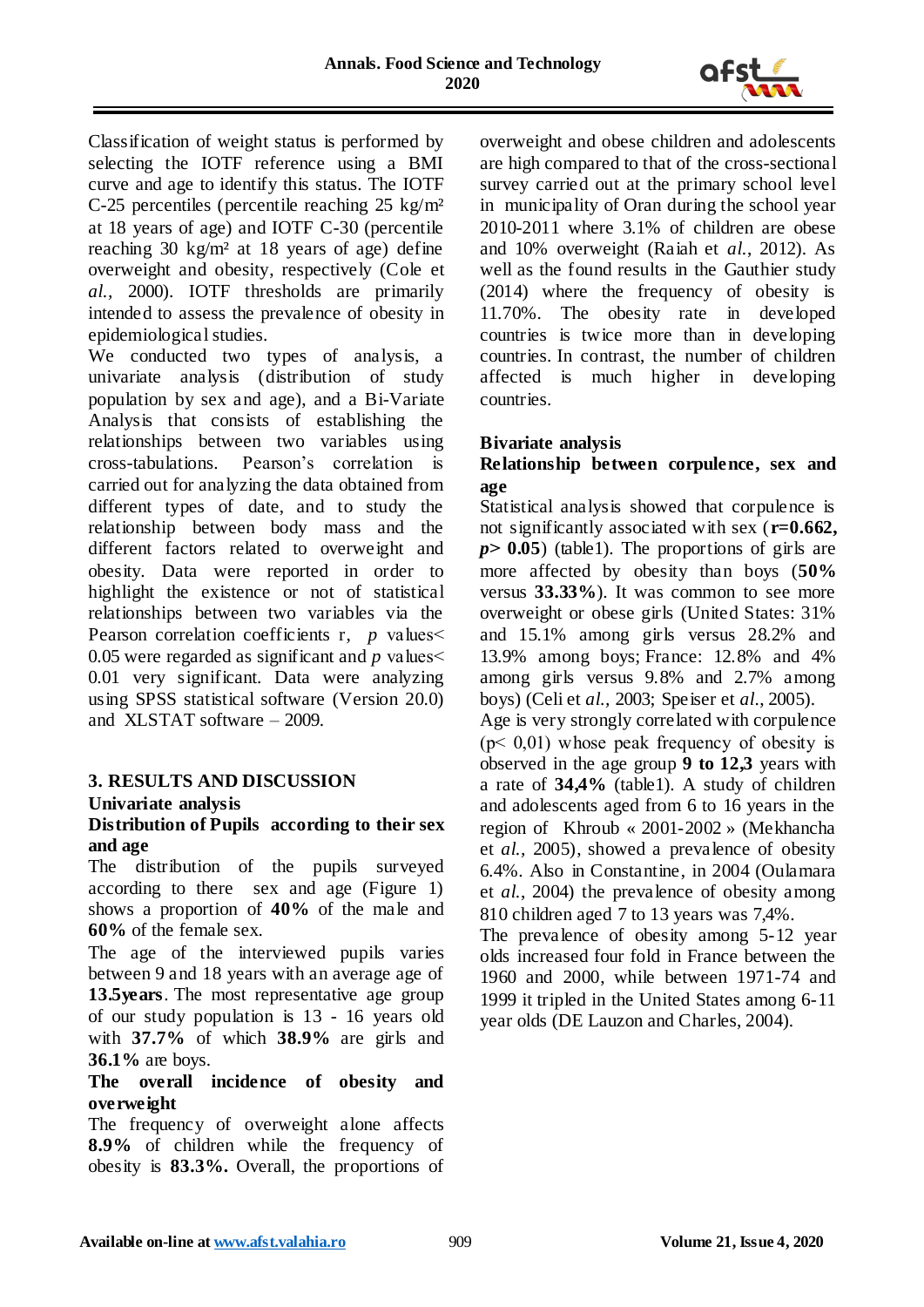



**Figure1. Distribution of pupils according to the sex and age**

# **Relationship between corpulence and hereditary factor**

**65.6%** of obese children have at least one obese family member with a non-significant difference (**r=0,052,** *p***˃ 0,05**) (table1). Our results are not consistent with those of Taleb (2011) which indicates that parental obesity is a significant risk factor. When both parents are overweight, 29.47% of children are overweight compared to 14.97% when both parents are normal weight ( $p = 0.0042$ ). This means that children are twice as likely to be overweight when both parents are overweight compared to children whose parents are both normal weightloss. Whitaker et *al*., (1997) analysed the risk of becoming obese as adults in children aged 1- 2 years, based on the weight status of the parents, children with two obese parents compared to children with normal weight parents have a significantly increased risk (odds ratio  $=13.6$ ). Parental obesity is a significant risk factor. For example, children are two times more likely to be overweight when they have a hereditary factor of overweight compared to children who have no family history (ORa = 2.2; 95% CI =  $[1.6-3.0]$ ) (Raiah et *al.*, 2012).

## **Relationship between corpulence and occupation of parents**

There were no significant differences between the profession of the parents and the size of the pupils (*p***˃ 0.05**). Fathers with liberal

professions stand out among pupils with obesity (**40%**). In contrast, the incidence of mothers without work is higher among obese children (**55.6%**) (table1). This result is consistent with that of Daoudi (2016) for the profession of the fathers on the one hand and is opposed on the other hand to the profession of the mother and corpulence of the pupils. Rolland-Cachera and Bellisle (1986), found 4 times more obese in the children of workers aged 7 to 12 than in the children of managers. In addition, more obese children are found in priority education areas, where family financial difficulties are more prevalent. A high socio-economic level is also a risk factor for obesity in poor countries such as Brazil and in developing countries such as Thailand or China (Anaes, 2003).

## **Relationship between corpulence and the Taking of meals**

**Breakfast** is more consumed by obese students with a rate of **56.7%** per contribution to overweight students **4.4%** with a nonsignificant relationship  $(r=0.027, p>0.05)$ (table2). Our results are lower than those obtained by Guerouache and Ghodbane (2016) which reveal that overweight children are more likely to eat breakfast every day, 75.30% compared to obese 68%. While the study carried out by Taleb between 1995 and 2007 shows that normal weight children are more likely to have breakfast (75%).

In our study, obese children who eat breakfast declare that they only consume milk. This result is in line with that of Guerouache and Ghodbane (2016), which shows that many obese people take milk only in the morning compared to overweight children. Thus the study of Sayed et *al.,* (2014) showed that overweight children take, at breakfast, sweet products, bread, croissants and dairy under high percentages compared to normo-weight.

**Morning snack** is not correlated with body size ( $p$  $>$  **0.05**). It is only taken daily by 40% of obese children compared to **43.3%** report not taking it (table2). Our results are lower than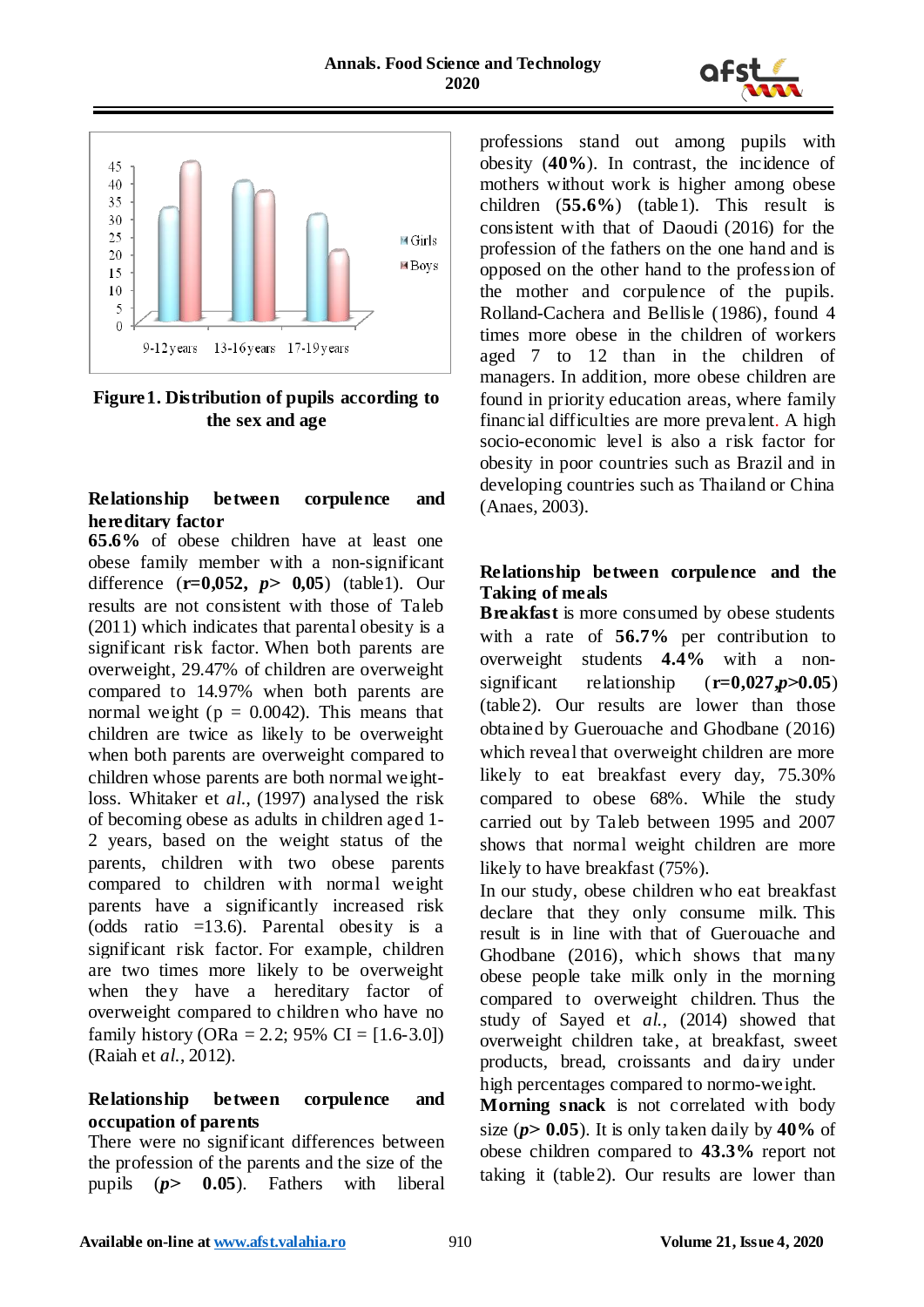

those of Guerouache and Ghodbane (2016) which shows that the morning snack is taken daily by 55.70% of obese. These results are consistent with several studies (Neumark-Sztainer et *al.*, 2003; Fulkerson et *al.*, 2009; Fiese and Hammons, 2011). 83.2% of adolescents do not take the morning snack, only 16.8% take it, which makes it difficult to determine the relationship between taking the snack and their body size. Our results are similar to those reported by Ouchfoun et *al.* (2011) where 24% of adolescents take morning tea versus 76% who say they do not take it.

Obese children are the most to take the **afternoon taste** (**64.4%**) The corpulence is correlated with the afternoon taste (**r=0.250,**  *p***˂ 0.05**). This is confirmed by the study of Daoudi (2016) which reveals that the relationship was observed only between the 5:00 pm snack and the corpulence of students, with 62.5% obese. Various studies show that food intake outside meals and snacks consists of fatty or sweet products (cookies, pastries, ice creams, sweet drinks, chocolate...) (Daoudi, 2016). On the contrary, obese children, according to the study by Guerouache and Ghodbane (2016) are less likely to take tea 48.50% than other children.

The consumption of **dinner** is not correlated with corpulence  $(p > 0.05)$ . The majority of the children surveyed take their evening meals, which is rich and varied: **6.7%** overweight and **74.4%** obese. Our results are higher than those of Guerouache and Ghodbane (2016) which shows that 32% of obese students take their dinner while those who are overweight have a rate of 37.10%.

## **Relationship between corpulence and number of meals per day**

Obese children consume more than 4 meals a day (**63.3%**) compared to overweight students (**4.4%**). There is no significant relationship between the number of meals and weight gain  $(p > 0.05)$  (table 2). Our results are consistent with similar studies in adults such as the Mills study(2011) from the University of Wisconsin in the USA which shows that the number of

food intake, The frequency of snacking and eating breakfast is not significantly associated with overweight or obesity ( $p > 0.05$ ).

The study by André (2005) confirm our study and show that there is no association between meal intake and the size of children. The risk of overweight was twice as high in children who had unstructured eating habits, that is, who did not usually participate in the 4 recommended daily food intakes (breakfast, lunch, afternoon tea and dinner). These associations seem to show the importance of the role of the "structuring" of the daily intake of the different meals and in particular the role of afternoon tea.

### **Relationship between corpulence, physical activity and sedentary lifestyle**

Statistical analysis has shown that physical activity and sedentary lifestyles are not significantly related to the corpulence of obese children respectively  $(r= 0.056, p>0.05)$  $(r=0.085, p>0.05)$ . Weight gain is linked to reduced physical activity in **62.2%** of children who do not participate in a weekly sports activity and in **58.9%** of pupils who participate in school sports 2 hours per week. This result is close to that of Daoudi (2016) which shows that 59.6% of obese people report participating in sports classes at school with a pace of 2 hours per week. For those who go to school on foot, the walking time is at least 15 minutes for 33.3% of overweight students. This is lower than that of Daoudi (2016) which shows that 92.3% of overweight students walk at least 15 minutes to go to school. In Algeria, few studies have focused on estimating physical activity among children or adolescents. The study of Taleb and Agli (2009) confirmed that the prevalence of obesity and overweight is higher among adolescents who are not physically active.

Sedentary lifestyle is proven in **47.8%** of obese pupils by spending their free time watching television and video games (**27.8%**). Physical inactivity and time spent watching television have been clearly identified as a risk factor for obesity (Proctor et *al.*, 2003; Hill et *al.*, 2003). The majority of American children spend an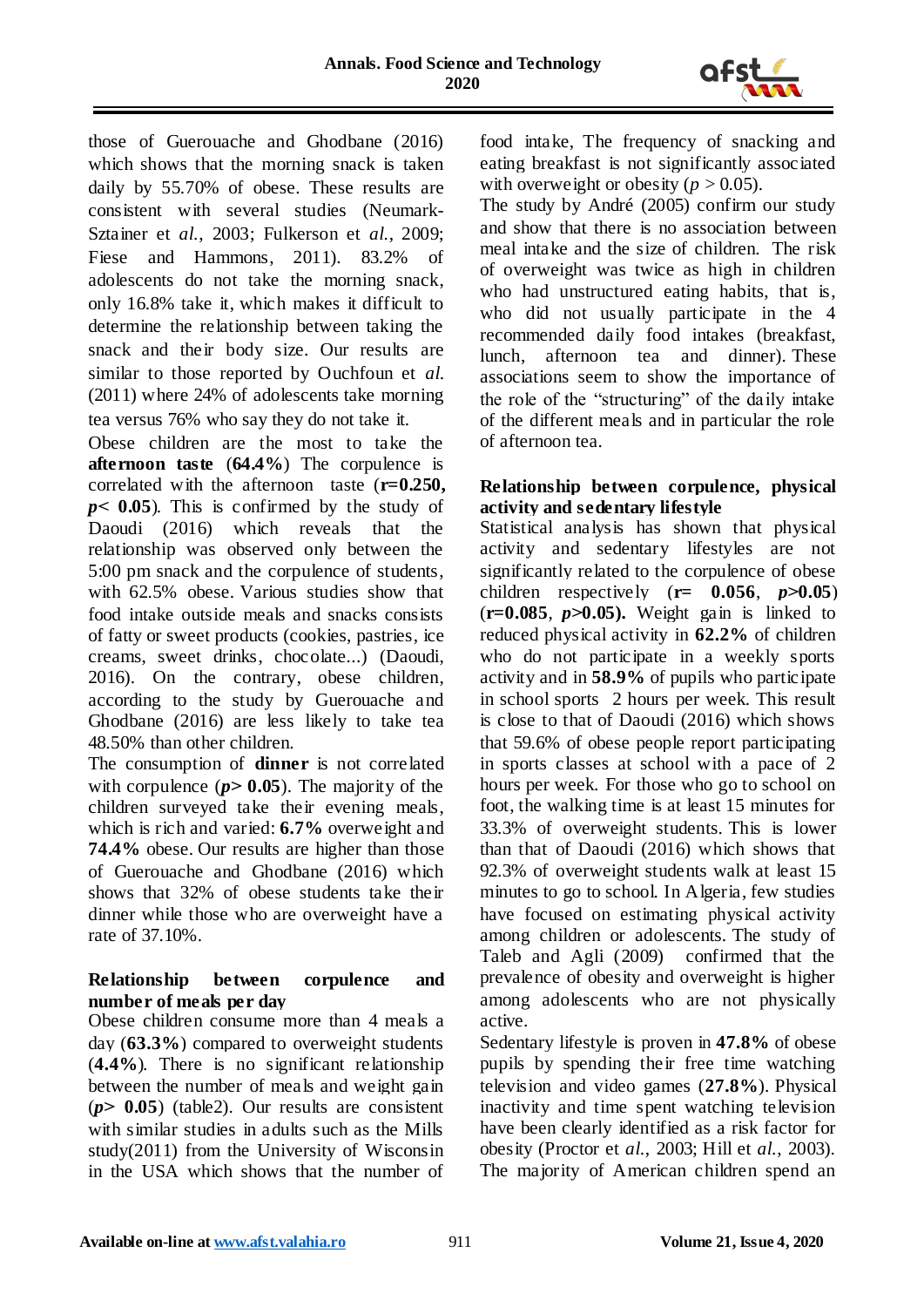

average of three to five hours a day in front of television, while 30% of European children watch it for at least four hours a day. The majority of American and European studies have shown a positive relationship between adiposity and time spent in front of television and an inverse relationship with participation in moderate to intense physical activities. The child"s energy expenditure is significantly lower in front of television than during rest periods (Farpour-Lambert, 2004).

## **Relationship between corpulence and food consumption**

The relationship between corpulence and consumption of **fish** (*p***˂0.05**), **redmeat** and **chicken**  $(p<0.01)$  are significant to highly significant (table3). This is consistent with Taleb"s (2011) finding that overweight children consume more meat, fish and eggs. A study carried out in Denmark shows that excess proteins stimulate Insulin Growth Factors IGF1 and thus cause growth faster (Hoppe et *al.*, 2004). Our results corroborate with the results of Wang and Beydoun (2009) who showed in an American population that there was a positive association between meat consumption and obesity risk. Meat, is rich in saturated fatty acids and cholesterol (Schulze et *al.*, 2003), its overconsumption is associated with high BMI (Phillips et *al*., 2012). Rouhani et *al*. (2014) also reported a direct association between red meat consumption and obesity. Several studies have shown that children consume too much fat and protein, and too little fiber. Nicklas et *al*. (2003) reported that obese children appear to be particularly attracted to fat-rich foods. Fat does not stimulate the regulation mechanisms of satiety as effectively as carbohydrates or proteins, and the energy expenditure associated with thermogenesis is less since fat is stored rather than oxidized. Concomitant protein intake stimulates the secretion of insulin-like growth factor I and insulin, which promotes fat storage and the proliferation of mature adipocytes.

A significant correlation between **sweets, pastries** and corpulence exists in this study (table 3) ( $p < 0.01$  for sweets,  $p < 0.05$  for pastries). This is called snacking, which most obese people munch on this type of food. Our results are consistent with those of Guerouache and Ghodbane, (2016), which shows that the most eaten foods during nibbling: finger food, chips, candies, wafers, biscuit, chocolate are energy-dense foods, high in carbohydrates and fat. Various studies on nibbling (PNNS, 2005; DE Kock, 2006) show that snack-eating children still eat this type of food and that they are high-calorie and low-density foods. These energy-dense foods increase daily calorie intake. Children have a certain preference for sugary and fatty foods because they have learned to choose foods with a high energy density to meet their energy needs. They associate the flavour of these foods with pleasant physiological signals that result from high energy intake, especially when they are hungry (Birch, 1992; Johnson et *al*., 1991).

We also observed that obese children and adolescents consume more **fried foods** and **pizza** than normo-weighted with a significant relationship (*p***˂0.05**) (table3). Our results are consistent with those of Kostecka (2014) which found that eating high-energy-dense foods, including fries and pizza contributes to weight gain and increases the risk of children obesity.

# **4.CONCLUSION**

Finally, this study allowed us to show the existing link between the risk of developing obesity in children and adolescents and exposure to certain dietary factors. To prevent the onset of obesity in this population category, it is better to limit the consumption of foods that are considered as risk factors. Limit food consumption of snacks (sweets, cakes, chips, etc.). Children aged between 9 to 18 years should practice 60 minutes per day of intense to moderate physical activity. Launch a national prevention program with wellstructured objectives for mothers and raise their about the serious consequences of obesity on the health of their children and even their future babies.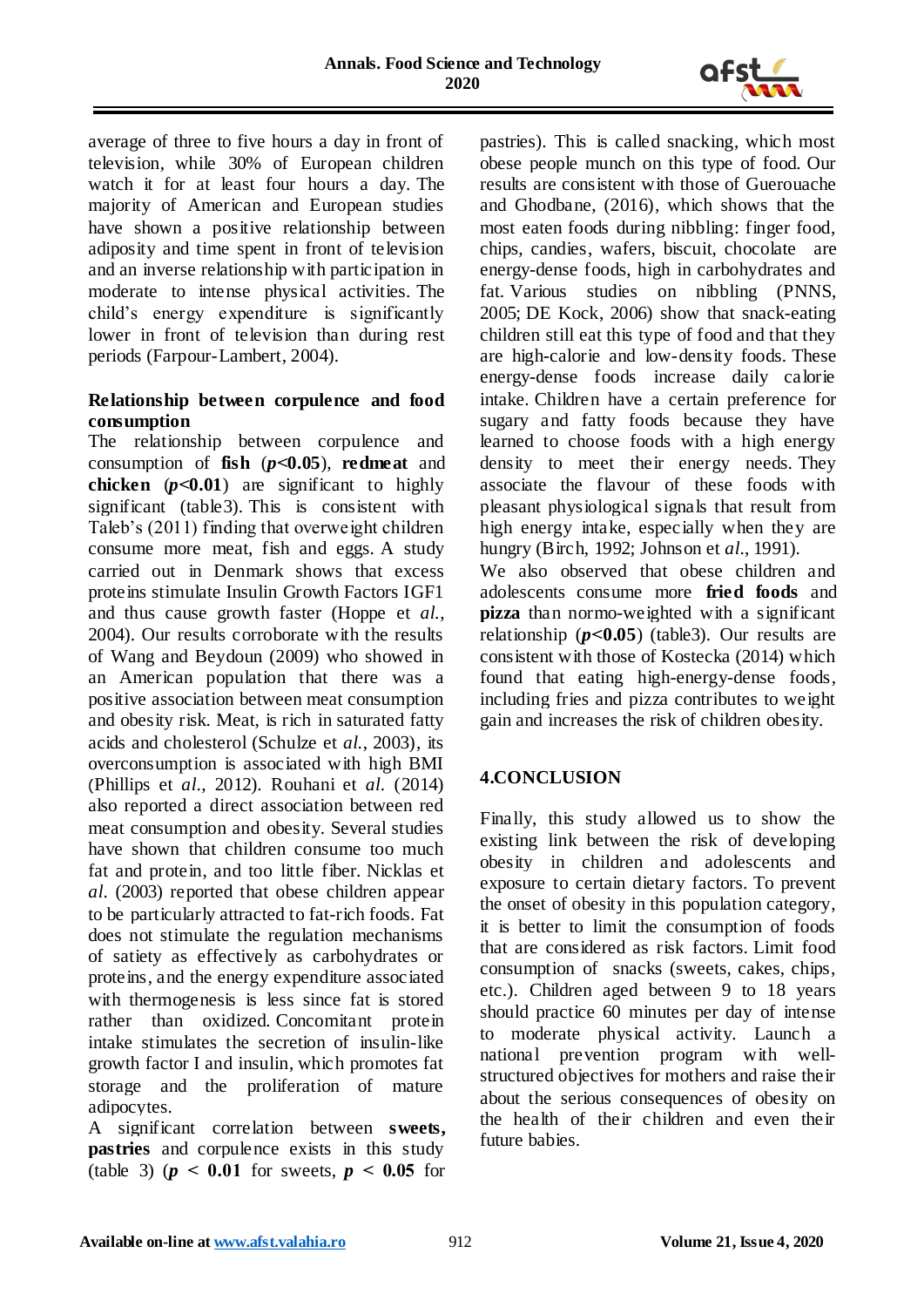

|                                                                       | Corpulence               |                               |                |                        |            |                  |
|-----------------------------------------------------------------------|--------------------------|-------------------------------|----------------|------------------------|------------|------------------|
| <b>Variables</b>                                                      |                          | Overweight                    |                | Obesity                |            |                  |
|                                                                       | N                        | $\frac{6}{9}$                 | N              | $\frac{0}{0}$          | r          | $\boldsymbol{p}$ |
| <b>Sex</b><br>Girls<br><b>Boys</b>                                    | 6<br>$\overline{2}$      | 6,66<br>2,22                  | 45<br>30       | 50<br>33,33            | 0,047      | 0,662            |
| Ages (years)<br>$9-12,5$<br>$13-16,5$<br>$17-18$                      | $\overline{2}$<br>3<br>3 | 2,2<br>3,3<br>3,3             | 31<br>28<br>16 | 34,4<br>31,1<br>17,8   | $0,279$ ** | 0,008            |
| <b>Father's profession</b><br>Cadres<br>Liberal Professions<br>worker | 3<br>$\overline{c}$<br>3 | 3,33<br>2,22<br>3,33          | 20<br>36<br>19 | 22,22<br>40,0<br>21,11 | 0,052      | 0,625            |
| Mother's profession<br>Employees<br>Housewives                        | 4<br>4                   | 4,44<br>4,44                  | 25<br>50       | 27,77<br>55,55         | 0,054      | 0,614            |
| <b>Hereditary factor</b><br>Yes<br>No                                 | 4<br>4                   | $\overline{\mathcal{A}}$<br>4 | 59<br>16       | 65,6<br>17,8           | 0,191      | 0,071            |

**Table 1. Correlation between corpulence and socio-economic factors**

**N**: number, **%**: percentage, **r**: Correlation coefficient, *p*: error probability, \*\**p* value < 0, 01

**Table 2. Correlation between corpulence, taking meals and number of meals**

|                     | Corpulence |               |         |                         |               |       |
|---------------------|------------|---------------|---------|-------------------------|---------------|-------|
| <b>Variables</b>    | Overweight |               | Obesity |                         |               |       |
|                     | N          | $\frac{0}{0}$ | N       | $\overline{\mathbf{0}}$ | r             | p     |
| <b>Taking meals</b> |            |               |         |                         |               |       |
| breakfast           | 4          | 4,4           | 51      | 56,7                    | 0,027         | 0,801 |
| Snack               | 3          | 3,3           | 36      | 40,0                    | 0,048         | 0,651 |
| Taste               | 4          | 4,4           | 58      | 64.4                    | $0,250*0,013$ | 0,017 |
| Dinner              | 6          | 6,7           | 67      | 74,4                    |               | 0,901 |
| Number of meals     |            |               |         |                         |               |       |
| Two                 |            | 1,1           | 6       | 6,7                     |               |       |
| Three               | 3          | 3,3           | 12      | 13,3                    | 0,125         | 0,242 |
| More than four      | 4          | 4,4           | 57      | 63,33                   |               |       |

**N**: number, **%**: percentage, **r**: Correlation coefficient, *p*: error probability, \**p* value < 0, 05

#### **Table 3**. **Correlation between corpulence and food consumption**

|                                                            |                              | Corpulence    |           |                  |
|------------------------------------------------------------|------------------------------|---------------|-----------|------------------|
| <b>Variables</b>                                           | Overweight<br><b>Obesity</b> |               | r         | $\boldsymbol{p}$ |
|                                                            | N                            | N             |           |                  |
| <b>Red meat</b><br>Never<br>Less frequent<br>More frequent | 4<br>3                       | 8<br>59<br>8  | $0,317**$ | 0,002            |
| <b>Chicken</b><br>Never<br>Less frequent<br>More frequent  | $\theta$<br>3                | 6<br>54<br>15 | $0,302**$ | 0,004            |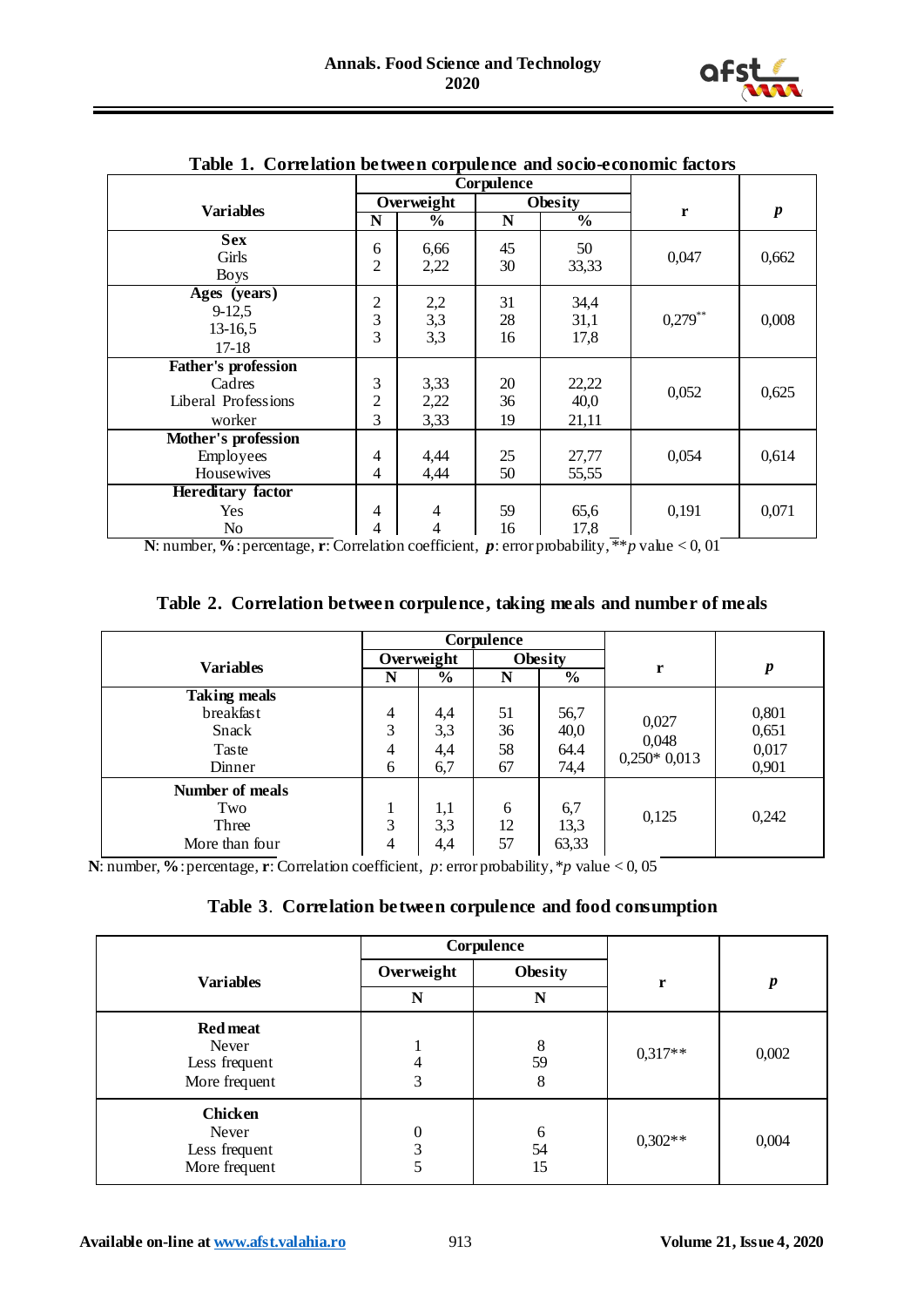

| Fish<br>Never<br>Less frequent<br>More frequent         | 0                        | 23<br>46<br>6  | $0,224*$ | 0,034 |
|---------------------------------------------------------|--------------------------|----------------|----------|-------|
| sweets<br>Never<br>Less frequent<br>More frequent       | 3<br>3<br>$\overline{2}$ | 20<br>33<br>22 | $0,209*$ | 0,048 |
| <b>Pizza</b><br>Never<br>Less frequent<br>More frequent | $\overline{2}$<br>5      | 8<br>49<br>18  | $0,220*$ | 0,037 |
| <b>Fried foods</b><br>Yes<br>No                         |                          | 74             | 0,241    | 0,022 |

**N**: number, %: percentage, **r**: Correlation coefficient, *p*: error probability, \**p* value < 0, 05, \*\* *p* value < 0, 01

#### **5. REFERENCES**

[1] Agence nationale d"accréditation et d"évaluation en santé. Prise en charge de l"obésité de l"enfant et de l"adolescent. Saint-Denis La Plaine : Anaes ; 2003.

[2] André M.T. Küchenhoff H., Koletzko B. et Von Kries R. Meal Frequency and Childhood Obesity. *Obesity Research ;* 2005, (**13**): 1932-1938.

[3] Bediaf R et Saouli A. Les habitudes alimentaires et le risque d"obésité chez les adultes de Batna. Mémoire de Master en nutrition et science des aliments. Université Hadj Lakhdar - Batna 1. Algérie; 2018, 120 p.

[4] Birch L.L. Children"s preferences for high-fat foods. *Nutrition Reviews*; 1992, (**50**):249-255.

[5] Bonsaksen T., KnuT V., Renee R., Taylor. The Intentional Relationship Model Use of the therapeutic relationship in occupational therapy practice. *Occupational Therapy Journal of Research*; 2013, (**14**): 112-129.

[6] Casazza K. Fontaine K. R., Astrup A., Birch L. L., Brown A. et *al*. Myths, presumptions, and facts about obesity. *The New England Journal of Medicine*; 2013, (**368**): 446–454.

[7] Celi F., Bini V., de Giorgi G., Molinari D., Faraoni F., di Stefano G. Bacosi M., Berioli M-G Contessa G. Falorni A. Epidemiology of overweight and obesity among school children in three provinces of central Italy, 1993-2001: study of potential influencing variables. *European Journal of Clinical Nutrition;* 2003, (**57**):1045-51.

[8] Cole T.J., Bellizzi M.C., Flegal K.M., Dietz W.H. Establishing a standard definition for child overweight and obesity worldwide: International survey. *British Medical Journal*; 2000, (**320**): 1240-3.

[9] Daoudi H. L"obésité de l"adolescent Constantinois : étude épidémiologique, prédisposition génétique, hormonale, et conséquences métaboliques. Thèses de doctorat en biologie et santé. Université des frères Mentouri Constantine 1, Algérie, 2016, 133p.

[10] DE kock C. (2006). 'Consommer des collations saines, éviter le grignotage', communiqué du CRIOC (Centre de Recherche et d'Information des Organisations de Consommateurs), 13 octobre 2006.

[11] DE Lauzon B. et Charles M.A. Obésité de l"enfant : rôle des facteurs socioéconomiques. INSERM U258 Objectif nutrition (lettre de l"Institut Danone), 2004, n°73.

[12] Didaoui H. Impact des facteurs alimentaires, socioéconomiques et de l"activité physique chez des enfants scolarisés obèses dans les régions de Sidi Bel-Abbès et d"Ain Defla. Thèse de Doctorat en Nutrition et Santé. Université Djillali Liabes. Sidi Bel-Abbès, Algérie, 2018, 79p.

[13] Farpour-Lambert N. J. Obésité de l'enfant: rôle de l'activité physique.*Revue médicale suisse* 2004; volume **0**. 23611

[14] Fiese, B. And Hammons, A. Is frequency of shared family meals related to the nutritional health of children and adolescents? *Journal of the American Academy of Pediatrics*; 2011, (**127**):1565-1574.

[15] Fulkerson J., Kubik M., Story M., Lytle L., and Arcan C. Are there nutritional and other benefits associated with family meals among at-risk youth? *Journal of Adolescent Health;* 2009, (**45**):389 –395.

[16] Gauthier N. Etude des facteurs environnementaux de l"obésité infantile chez les élèves de cp de l'île de raiatea. Thèse de doctorat en médecine. Université de Nantes. France, 2014, 81p.

[17] Guerouache H. et Ghodbane S. Etude transversale du surpoids et de l"obésité chez les enfants scolarisés dans la commune de Constantine et Ouled Rahmoun. Mémoire en Biologie Cellulaire et physiopathologie. Université des Frères Mentouri Constantine, Algérie, 2016, 51p.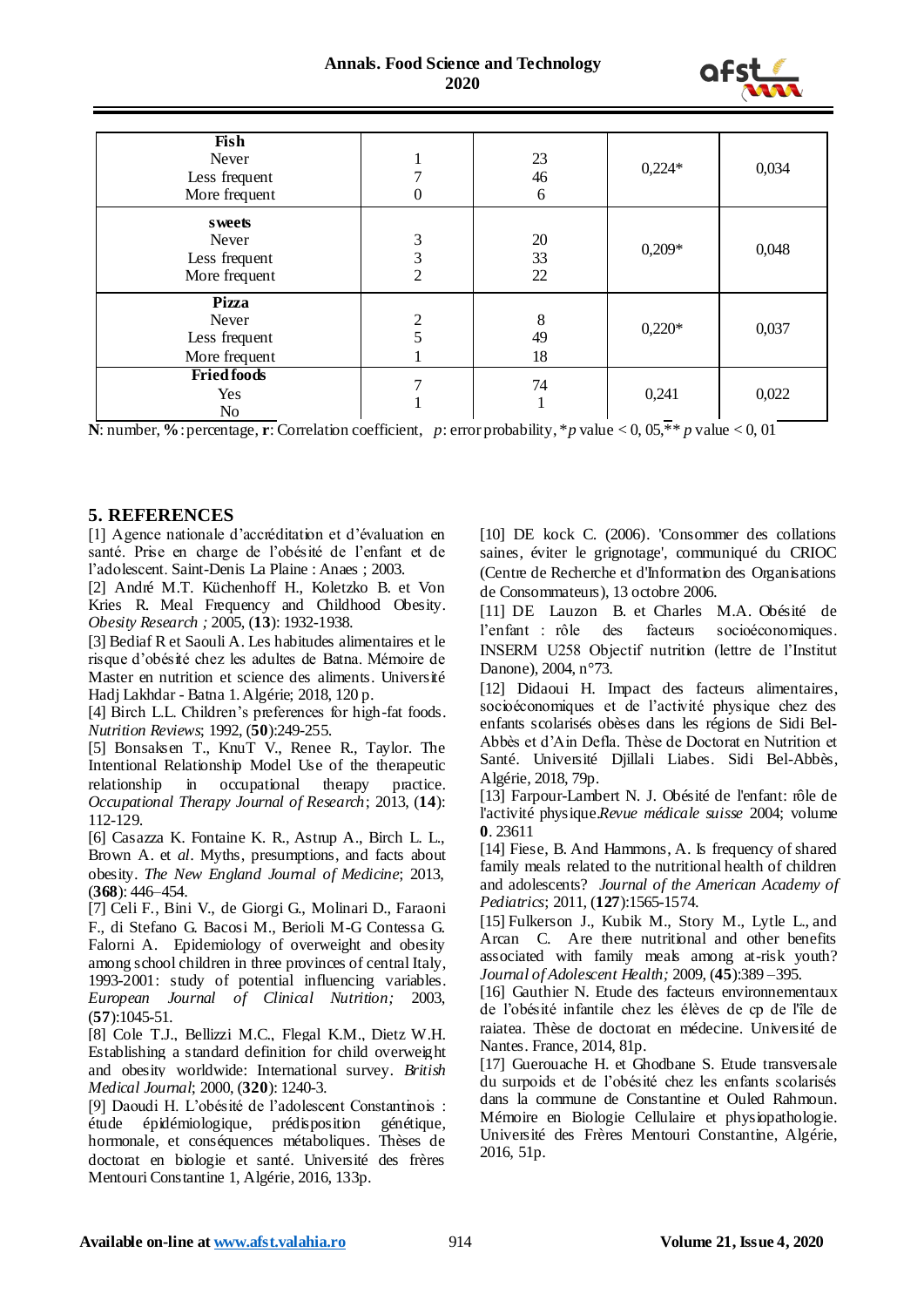

[18] Hill J.O., Wyatt H.R., Reed G.W., Peters J.C. Obesity and the environment : Where do we go from here ? *Science*; 2003, (**299**): 853-5.

[19] Hoppe C., Rovenna-Udam T., Lauritzen L., Molgaard ch., Juul A., Fleischer- Michaelsen K. Animal protein intake, serum insulin-like growth factor I, and growth in healthy 2.5-y-old Danish children. *American Journal of Clinical Nutrition;* 2004*,* (**80**):447-452.

[20] Johnson S.L., Mcphee L., Birch L.L. Conditioned preferences: young children prefer flavors associated with high dietary fat. *Physiology and Behavior*; 1991, (**50**) :1245-1251.

[21] Kostecka M. Eating habits of preschool children and the risk of obesity, insulin resistance and metabolic syndrome in adults. *Pakistan Journal of Medical Sciences*; 2014, (30):1299–1303.

[22] Lake A, and Townshend T. Obesogenic environments: exploring the built and food environments. *Journal of the Royal Society for the Promotion of Health*; 2006, (**126**): 262–7.

[23] Lobstein T., Baur L, Uauy R; IASO International obesity task force. Obesity in children and young people: A crisis in public health. *Obesity Reviews*; 2004, (**1**):4- 104.

[24] Lobstein T., Nevile-Rigby N., Lead R. Obesity in Europe. International obesity task Force, 2005.

[25] Maffeis C. Aetiology of overweight and obesity in children and adolescents. *European Journal of Pediatrics ;* 2000, **159** (Suppl. 1) : S35-S44.

[26] Mekhancha D.E., Bahchachi N., Benatallah L. et Nazzal L. Surpoids, obésité : signes de la transition nutritionnelle chez des enfants et des adolescents scolarisés au Khroub, Algérie. *Revue d'Épidémiologie et de Santé Publique* ; 2005, (**53**): 569-576.

[27] Mills J.P., Perry C.D., Reicks M. Eating frequency is associated with energy intake but not obesity in midlife women. *Obesity;* 2011*,* (**19**): 552-559.

[28] Neumark-Sztainer D., Hannan P., Story M., Croll J., et Perry C. Family meal patterns: Associations with sociodemographic characteristics and improved dietary intake among adolescents. *Journal of the American Dietetic Association*; 2003, (**103**):317-322.

[29] Nicklas T.A., Yang S.J., Baranowski T., Zakeri I., Berenson G. Eating patterns and obesity in children. The Bogalusa Heart Study. *American Journal of Preventive Medicine*; 2003, (**25**): 9-16.

[30] Ogden C.L., Carroll M.D., Curtin L.R., et *al*. Prevalence of overweight and obesity in the United States, 1999-2004. JAMA; 2006, (**295**):1549-55.

[31] OMS. Tenfold increase in childhood and adolescent obesity in four decades: new study by Imperial College London and WHO, 2017.

[32] Ouchfoun A., Allam F., Sais Z., Atek M., Smati L., Boudinar F., Boucherit G.H., et Boukhari S. Etude du surpoids, de l"obésité et des facteurs associés au surpoids chez les élèves du cycle moyen scolarisés dans les collèges public de, Bouzaréah ; 2011, 50p.

[33] Oulamara H., Agli A., Benatallah L. Obésité et surpoids chez des enfants scolarisés au niveau de la

commune de Constantine : étude préliminaire. Santé Publique et Sciences Sociales; 2004, (**11-12**):169-78.

[34] Phillips C.M., Kesse-Guyot E., Mcmanus R., Hercberg S., Lairon D., Planells R. et Roche H. M. High Dietary Saturated Fat Intake Accentuates Obesity Risk Associated with the Fat Mass and Obesity – Associated Gene in Adults. *The Journal of Nutrition;* 2012*,* (**142**): 824–31.

[35] PNNS. Resultats de l'enquete "Corpulence et prises" alimentaires" en CE2 - Académie de Bordeaux - 2004- 2005. Programme Nutrition, Prévention et Santé des enfants et adolescents en Aquitaine, 2005.

[36] Proctor M.H., Moore L.L., Gao D., et *al*. Television viewing and change in body fat from preschool to early adolescence: The Framingham Children's Study. *International journal of obesity and related metabolic disorders*; 2003, (**27**) : 827-33.

[37] Raiah M., Talhi R., et Mesli M.F. Surpoids et obésité des enfants de six à onze ans : prévalence et facteurs associés à Oran. *Santé publique* ; 2012 (**24**): 561-571.

[38] Reilly J.J. Methven E., Mcdowell Z.C. et *al.* « Health Consequences of obesity », *Archives of Disease in Childhood*; 2003, (**88**): 748-752.

[\[39\] Rolland-CacheraM](javascript:;).F., [BellisleF](javascript:;). No correlation between adiposity and food intake: why are working class children fatter? *American Journal of Clinical Nutrition; 1986* (**44**): 779–787.

[40] Rouhani M. H., Salehi-Abargouei A., Surkan P. J. et Azadbakht L. Is there a relationship between red or processed meat intake and obesity? A systematic review and meta-analysis of observational studies. *Obesity Reviews*; 2014, (**15**): 740–748.

[41] Sayed A., Daoudi H., Rouabah L., Khan. Na, Rouabah A. L. Dietary Patterns among Overweight-Obese School Children of District of Constantine (Algeria): A Longitudinal Study. *International Journal of Science and Research;* 2014, (3): 1975-1979.

[42] Schulze M.B., Manson J. E., Willett W.C. et Hu F.B. Processed meat intake and incidence of Type 2 diabetes in younger and middle-aged women. *Diabetologia;* 2003, (**46**): 1465–1473.

[43] Speiser P.W., Rudolf M.C., Anhalt H., Camacho-Hubner C., Chiarelli F. et Eliakim A. Childhood obesity. *Journal of Clinical Endocrinol Metabolic;* 2005, (**90**):1871-1887.

[44] Taleb S., Agli A.N. Obésité de l"enfant : rôle des facteurs socioéconomiques, obésité parentale, comportement alimentaire et activité physique, chez des enfants scolarisés dans une ville de l"Est algérien. Cahiers de Nutrition et de Diététique ; 2009, (**44**):198- 206.

[45] Taleb S. Obésité des enfants scolarisés à Tébessa (1995-2007) : prévalence, Comportement alimentaire et facteurs socio-économiques. Thèse de doctorat en Sciences Alimentaires. Université Mentouri. Algérie, 2011, 252p.

[46] Wang Y. and Beydoun M. Meat consumption is associated with obesity and central obesity among US